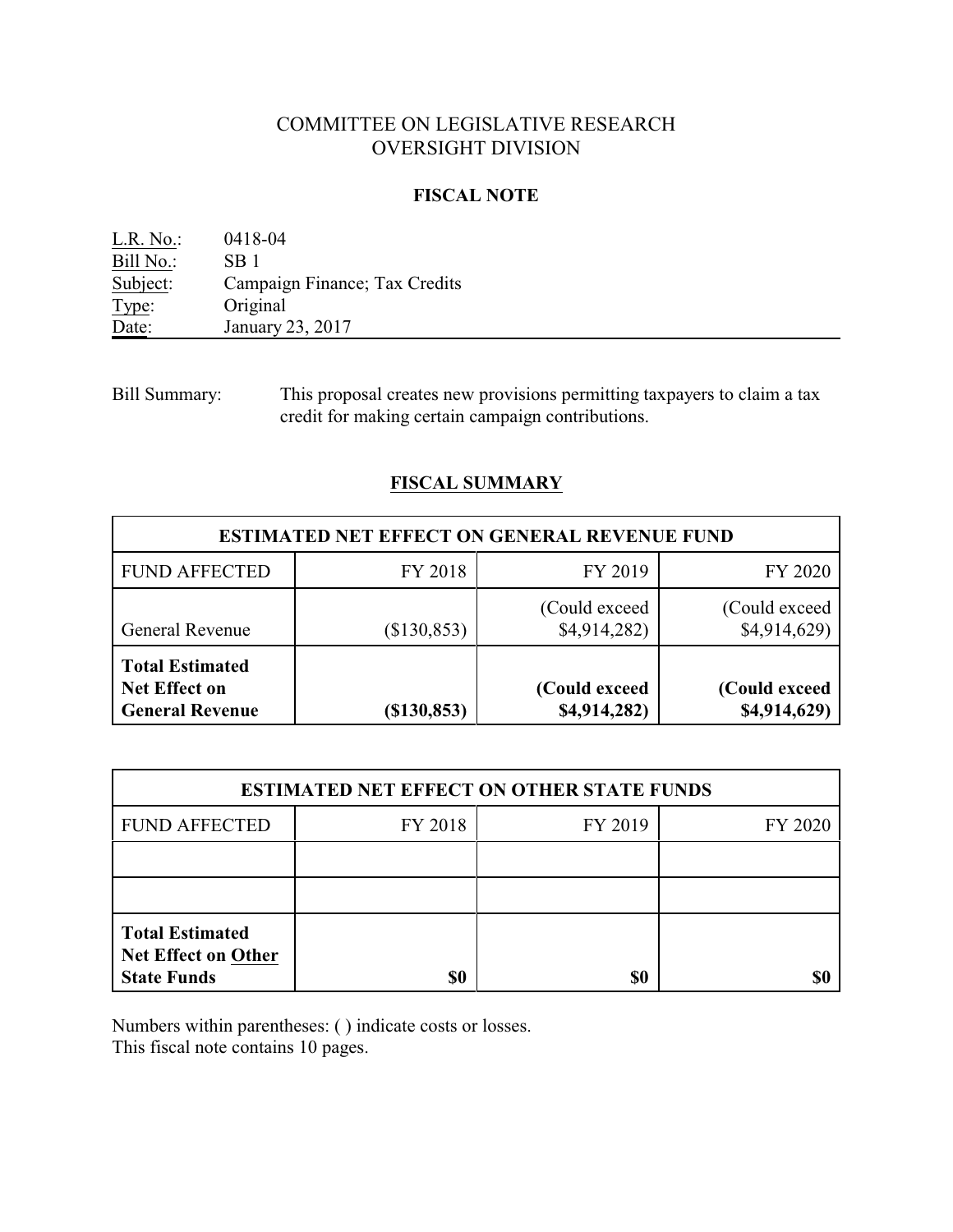| <b>ESTIMATED NET EFFECT ON FEDERAL FUNDS</b>                                      |                               |  |  |  |  |  |  |
|-----------------------------------------------------------------------------------|-------------------------------|--|--|--|--|--|--|
| <b>FUND AFFECTED</b>                                                              | FY 2018<br>FY 2019<br>FY 2020 |  |  |  |  |  |  |
|                                                                                   |                               |  |  |  |  |  |  |
|                                                                                   |                               |  |  |  |  |  |  |
| <b>Total Estimated</b><br>Net Effect on All<br><b>Federal Funds</b><br>\$0<br>\$0 |                               |  |  |  |  |  |  |

| <b>ESTIMATED NET EFFECT ON FULL TIME EQUIVALENT (FTE)</b>                           |         |         |         |  |  |
|-------------------------------------------------------------------------------------|---------|---------|---------|--|--|
| <b>FUND AFFECTED</b>                                                                | FY 2018 | FY 2019 | FY 2020 |  |  |
| <b>General Revenue</b>                                                              | 0 FTE   | 1 FTE   | FTE     |  |  |
|                                                                                     |         |         |         |  |  |
| <b>Total Estimated</b><br><b>Net Effect on</b><br><b>FTE</b><br>0 FTE<br><b>FTE</b> |         |         |         |  |  |

 $\boxtimes$  Estimated Net Effect (expenditures or reduced revenues) expected to exceed \$100,000 in any of the three fiscal years after implementation of the act.

| <b>ESTIMATED NET EFFECT ON LOCAL FUNDS</b>     |  |  |  |  |  |  |
|------------------------------------------------|--|--|--|--|--|--|
| FY 2018<br>FUND AFFECTED<br>FY 2019<br>EY 2020 |  |  |  |  |  |  |
| \$0<br>\$0<br>\$0<br>Local Government          |  |  |  |  |  |  |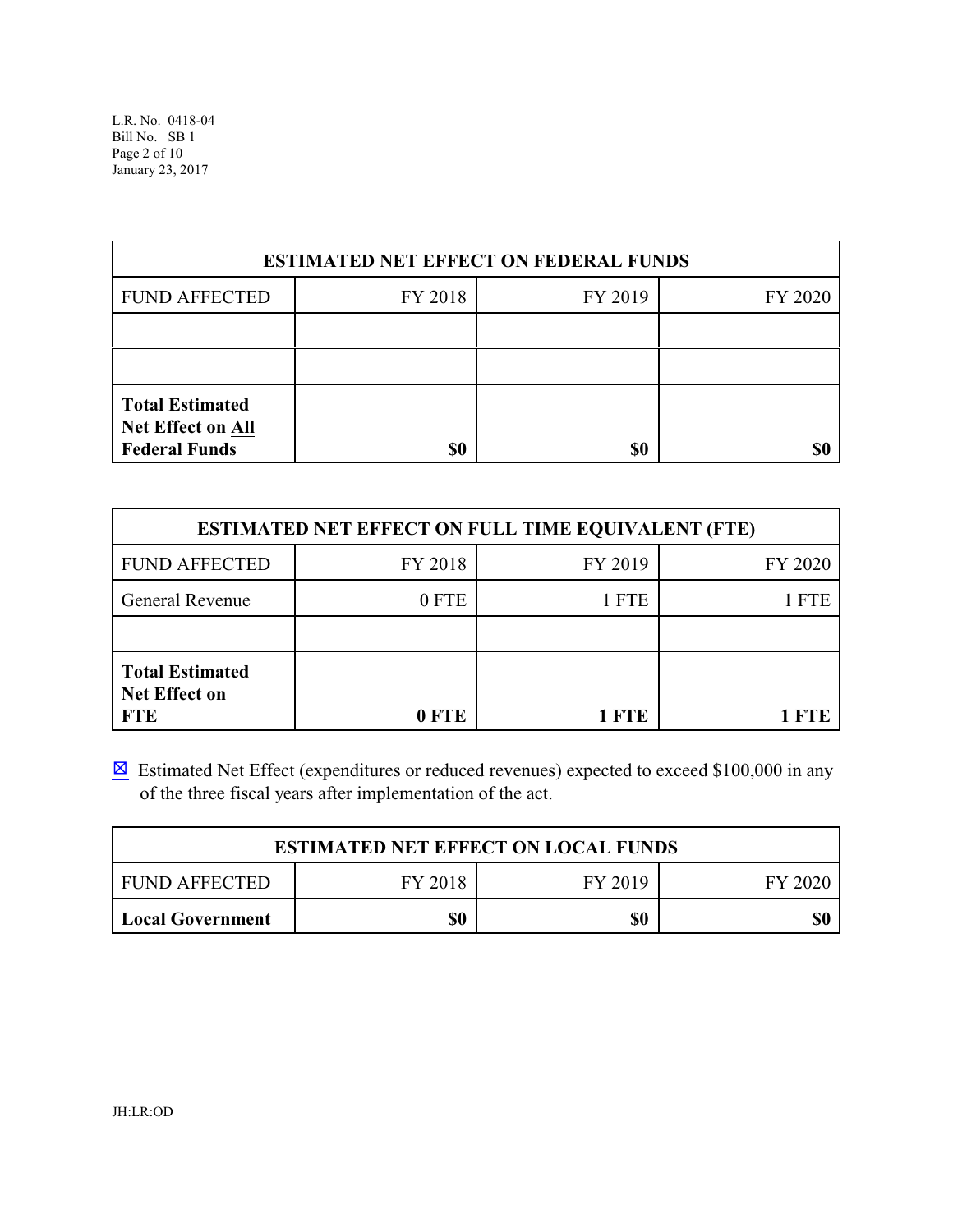L.R. No. 0418-04 Bill No. SB 1 Page 3 of 10 January 23, 2017

### **FISCAL ANALYSIS**

## ASSUMPTION

Officials at the **Office of Administration's Division of Budget and Planning** (**B&P**) assume this proposal creates a tax credit for making certain campaign contributions. This proposal could lower General and Total State Revenues by an unknown amount and impact the calculation of Article X, Section 18(e).

This proposal allows a tax credit for all tax years beginning on or after January 1, 2018, in an amount equal to the lesser of one hundred dollars or the sum of no more than five qualifying contributions made by the person during the taxable year to:

- any county political party committee,
- · any candidate committee of a candidate for the office of state representative,
- · any candidate committee of a candidate for the office of state senator,
- · any candidate committee of a candidate for the office of governor, lieutenant governor, attorney general, state treasurer, state auditor, or secretary of state.

There are roughly 4,690,511 individuals of voting age in Missouri which could be eligible for the tax credit. Data provided by the Missouri Ethics Commission for 2016 show a total of 37,202 contributions made to eligible committees. If all 37,202 were eligible for the maximum tax credit this could have an annual negative impact on Total State and General Revenue in the amount of \$3,720,200 (37,202 x \$100). Since itemized reporting is not required for contributions under \$100, the number of individual contributors could be significantly larger.

A total of 90,465 contributions were recorded in Missouri in 2016 by Follow the Money. Also, the number of contributions by individuals and the amount of individual contributions are unknown. If all 90,465 contributions were eligible for the maximum tax credit this could have an annual negative impact on General Revenue up to \$9,046,500 (90,465 x \$100).

On January first of each year, the eligible amount shall be adjusted by multiplying it by the cumulative consumer price index, for all years since January 1, 2017, then by rounding the product to the nearest ten-dollar interval. The consumer price index rose by 1.7 percent from November of 2015 to November 2016.

It is unknown if the tax credit would increase the number of qualifying contributions.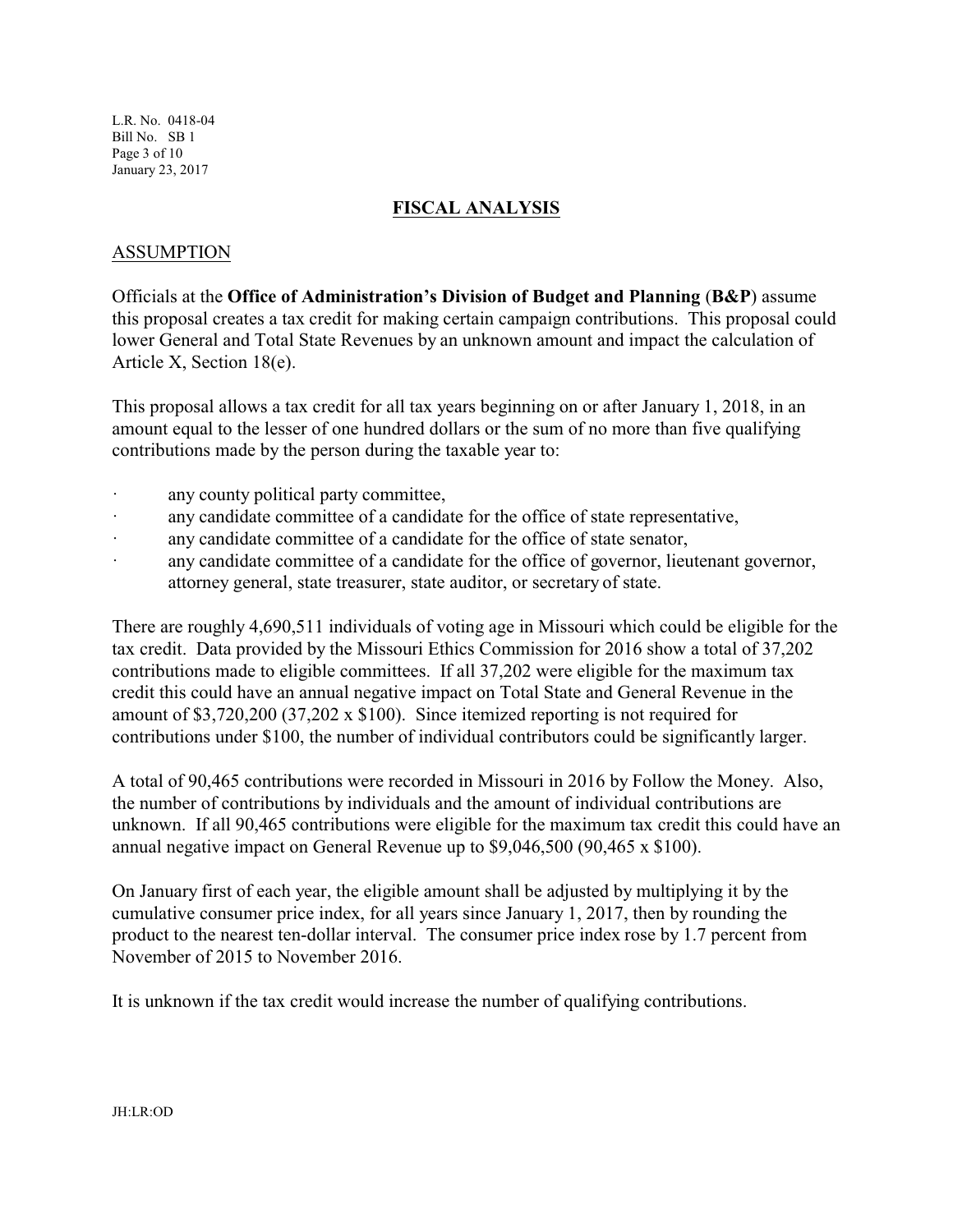L.R. No. 0418-04 Bill No. SB 1 Page 4 of 10 January 23, 2017

### ASSUMPTION (continued)

Officials at the **Department of Revenue** (**DOR**) assume that during the 2016 election cycle, 90,465 contributions (according to Follow the Money website) were made to qualifying Missouri candidates. If each of these contributions were allowed a credit of \$100, the Department estimates a reduction to Total State Revenue of \$9.5 million. The impact of this legislation may fluctuate year to year as the number of contributions are dependent on what elections are on the ballot in a particular year.

**DOR** will require forms and programming changes to implement the provisions of this legislation. The Integrated Revenue System will require change to the current design resulting in a cost of \$130,853.

Personal Tax Division will require one (1) Revenue Processing Technician I (\$27,185) per 4,000 tax credits redeemed. Corporate Tax Division will require one (1) Revenue Processing Technician I (\$27,185) per 6,000 tax credits redeemed. The Collections & Tax Assistance Division expects to see additional customer contact for information about the credit and from notice of adjustments that could create billings. The section requires two (2) Tax Collection Technicians I (\$27,185); one for every additional 15,000 contacts annually on the non-delinquent tax line and one for every additional 15,000 contacts annually on the delinquent tax line. Each technician requires CARES equipment and license.

**Oversight** will show the Personal Tax Division needing one FTE. Should DOR experience the number of additional tax credit redemptions to justify another FTE, they could seek that FTE through the appropriation process.

**Oversight** has, for fiscal note purposes only, changed the starting salary for the Revenue Processing Technician I (from \$27,185 to \$24,360) to correspond to the second step above minimum for comparable positions in the state's merit system pay grid. This decision reflects a study of actual starting salaries for new state employees and policy of the Oversight Subcommittee of the Joint Committee on Legislative Research.

**Oversight** assumes that Corporate Tax Division would not need any FTE as corporations are not eligible for this representative credit. This representative credit is only allowed for a taxpayer defined as a "natural person subject to income taxes under Chapter 143 who is registered to vote in Missouri..."

**Oversight** notes the changes in this proposal would be effective beginning January 1, 2018, and the first income tax returns would be filed reflecting these changes in January, 2019 (FY 2019). Oversight will not show the need for the FTE until FY 2019.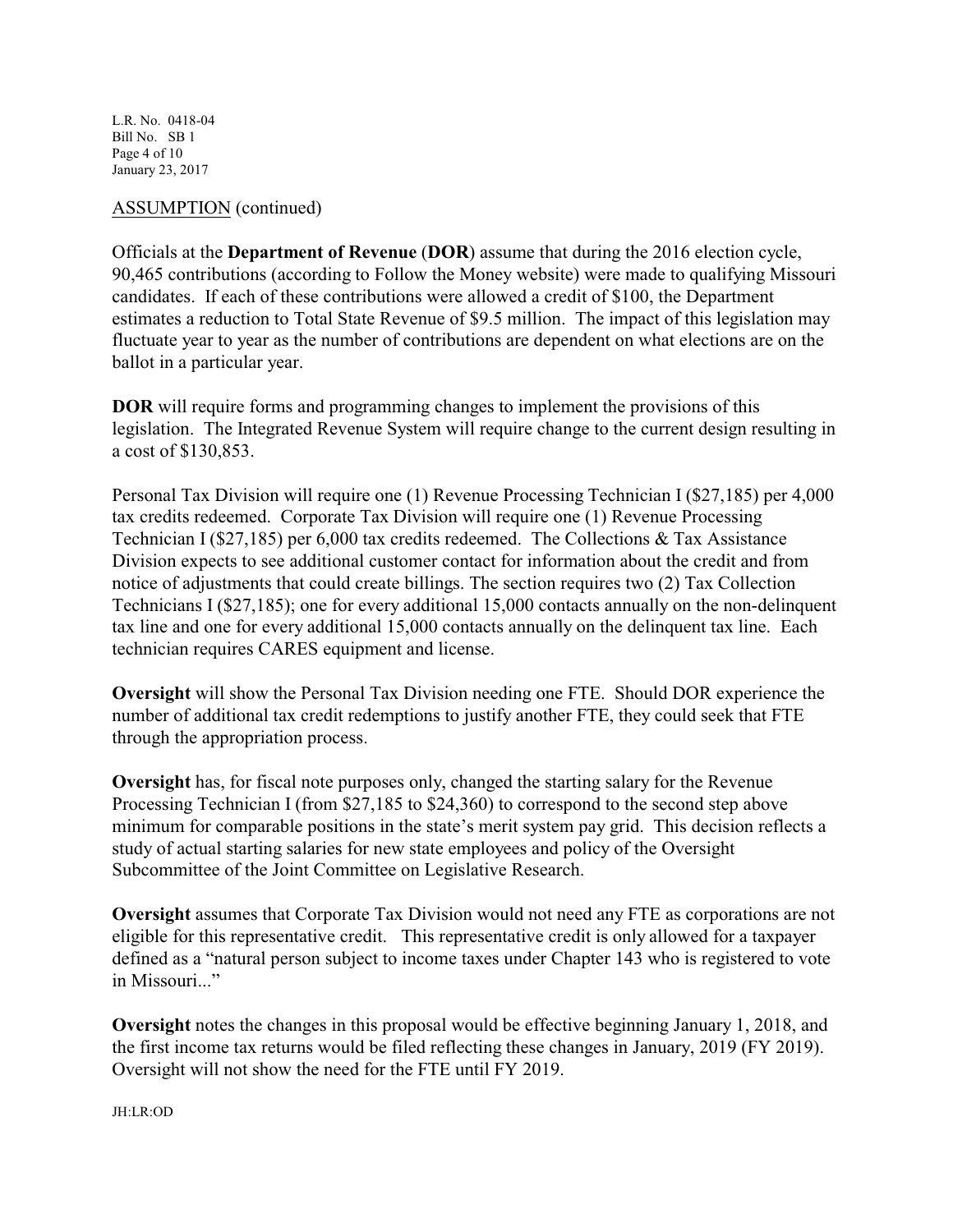L.R. No. 0418-04 Bill No. SB 1 Page 5 of 10 January 23, 2017

#### ASSUMPTION (continued)

Officials at the **Missouri Ethics Commission** (**MEC**) assume they would be required to enforce this proposal. The Commission assumes this proposal would generate a minimal number of complaints. If this assumption is incorrect, then the Commission would require additional staff resources.

**Oversight** notes this proposal creates the "Taxation with Representation Act." Beginning January 1, 2018 taxpayers may claim a representation credit. The representation credit is a credit allowed against tax due under chapter 143 for the lesser of \$100 or the sum of five contributions made by the person during the tax year to a political party or candidate committee of an elected official. This proposal allows a contributor to support a candidate and be reimbursed for their contribution by the State. Oversight notes this proposal does not establish a cap on the number of representation credits that can be issued.

**Oversight** notes this proposal does not prohibit the representation credit from being sold, transferred, assigned, or carried forward. It also does not prohibit the representative credit from being refundable.

**Oversight** notes that  $\frac{8130.041.1(3)}{a}$  and (e) require that campaign contributions be itemized and reported on required campaign finance reports. The exception is for contributions of less than \$100. Oversight notes that the 37,202 number of 2016 contributors provided by MEC does include duplicate contributors (those that gave to more than one candidate). It also does not include those contributors that are not required to be itemized on the campaign forms, which includes those who gave less than \$100.

**Oversight** requested the Missouri Ethics Commission to provide information on the total amount of contributions received in each election year for the committees outlined in this proposal. The chart shows the amount received.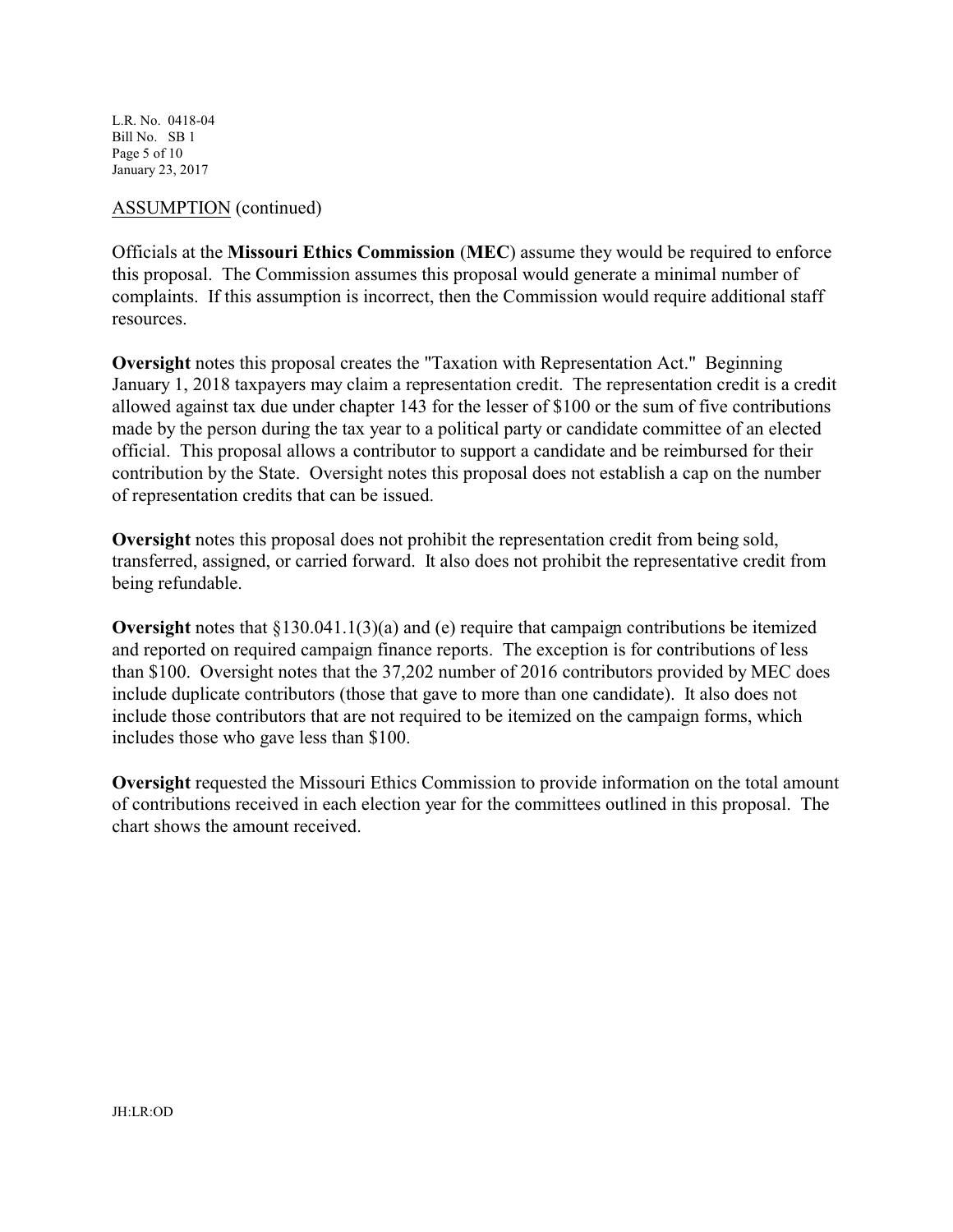L.R. No. 0418-04 Bill No. SB 1 Page 6 of 10 January 23, 2017

| Committees                       | FY 2016      | FY 2015      | FY 2014      | FY 2013     | FY 2012      |
|----------------------------------|--------------|--------------|--------------|-------------|--------------|
| County<br><b>Political Party</b> | \$981,330    | \$543,759    | \$729,685    | \$365,259   | \$852,246    |
| <b>State</b><br>Representative   | \$9,299,428  | \$3,926,408  | \$8,708,127  | \$2,792,474 | \$9,534,365  |
| <b>State Senator</b>             | \$7,839,978  | \$2,774,918  | \$7,629,827  | \$1,695,163 | \$6,922,330  |
| Statewide<br>Official            | \$70,486,254 | \$11,329,317 | \$6,913,350  | \$4,696,508 | \$18,353,996 |
| <b>TOTAL</b>                     | \$88,606,990 | \$18,574,402 | \$23,980,989 | \$9,549,404 | \$35,662,937 |

## ASSUMPTION (continued)

Source: Missouri Ethics Commission

**Oversight** notes that the amount of representative credits claimed each year will vary based on which candidates have an election. The largest election years (2012, 2016, 2020) are when most of the statewide candidates, all members of the house of representatives and half the senators run. The state Auditor and all members of the house of representatives and half the senators run in the second largest elections (2014, 2018). Most contributions are received in the year in which the election occurs, after the candidate files for office at the Office of the Secretary of State. Oversight is unable to determine how many contributors may spread their contributions out over multiple years to claim more representative credits.

**Oversight** asked the Missouri Ethics Commission to calculate the number of contributors in the 2016 election that gave a single contribution to an allowed committee. The results are listed: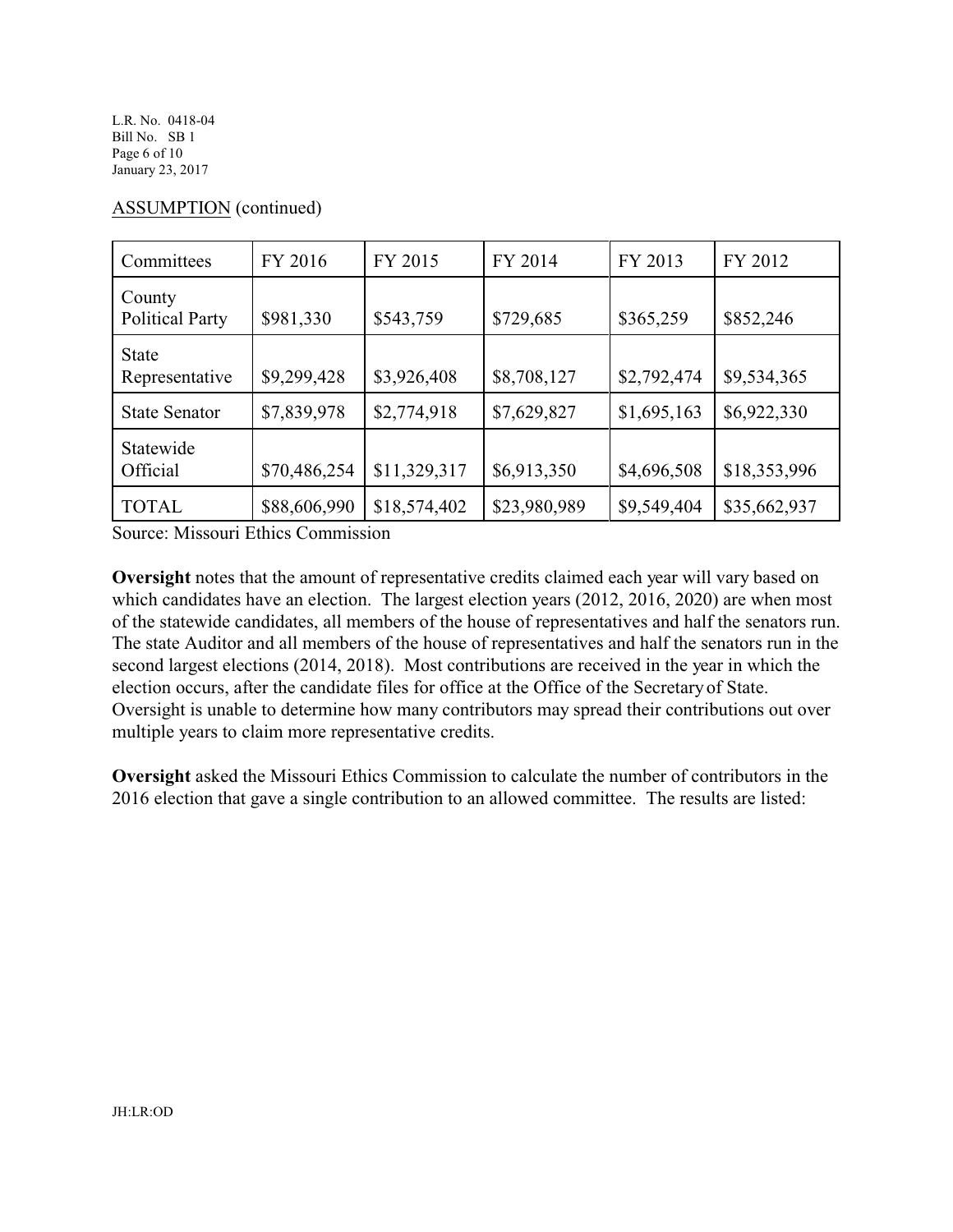L.R. No. 0418-04 Bill No. SB 1 Page 7 of 10 January 23, 2017

# ASSUMPTION (continued)

| Committees                    | FY 2016 Total<br>Contributions | $#$ of Contributions |
|-------------------------------|--------------------------------|----------------------|
| <b>County Political Party</b> | \$981,330                      | 3,956                |
| State Representative          | \$9,299,428                    | 19,958               |
| <b>State Senator</b>          | \$7,839,978                    | 5,427                |
| Statewide Official            | \$70,486,254                   | 19,368               |
| <b>TOTAL</b>                  | \$88,606,990                   | 48,709               |

Source: Missouri Ethics Commission

**Oversight** assumes that if the 48,709 contributors would qualify for the \$100 representative credit, it would cost the state \$4,870,900. Oversight will show the impact in the fiscal note as could exceed \$4,870,900 as there is no cap on this representative credit.

**Oversight** notes that in the elections listed above, there were no limits on the amount of money a candidate could receive from an individual. Beginning December 8, 2016, campaign contributions limits were reinstated. Oversight is unable to calculate how the campaign contribution limits may impact the number of people who contribute to the allowed committees and who can receive the representative credit.

**Oversight** notes that this representative credit would be adjusted annually based on the cumulative consumer price index. Oversight is unable to predict how much the credit will change over the fiscal years. For simplicity of the fiscal note, Oversight is assuming the \$100 credit remains the same each year.

Officials at the **Joint Committee on Administrative Rules** assume there is no fiscal impact from this proposal.

Officials from the **Office of the Secretary of State (SOS)** state many bills considered by the General Assembly include provisions allowing or requiring agencies to submit rules and regulations to implement the act. The SOS is provided with core funding to handle a certain amount of normal activity resulting from each year's legislative session. The fiscal impact for this fiscal note to the SOS for Administrative Rules is less than \$2,500. The SOS recognizes that this is a small amount and does not expect that additional funding would be required to meet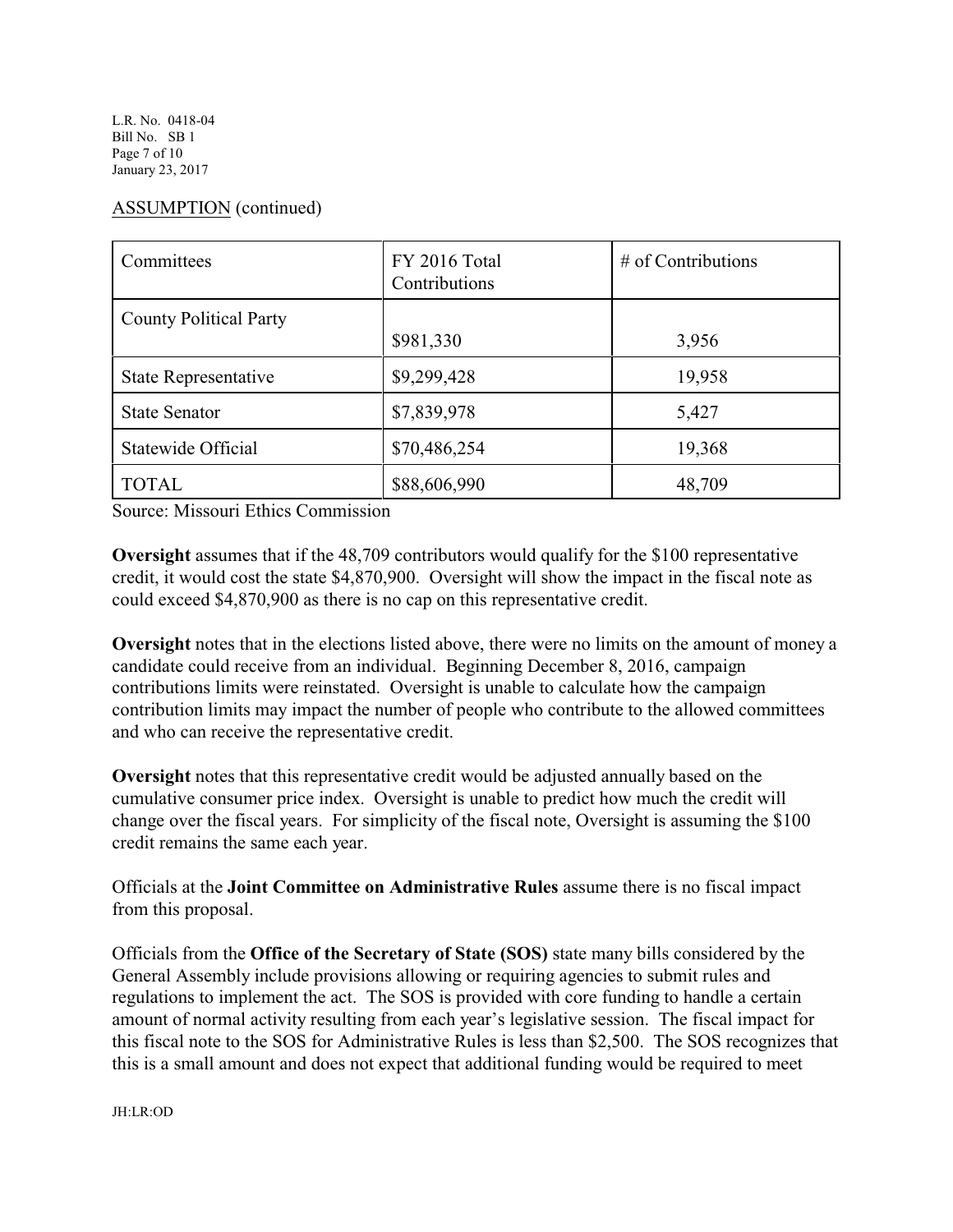L.R. No. 0418-04 Bill No. SB 1 Page 8 of 10 January 23, 2017

#### ASSUMPTION (continued)

these costs. However, the SOS also recognizes that many such bills may be passed by the General Assembly in a given year and that collectively the costs may be in excess of what the office can sustain with the core budget. Therefore, the SOS reserves the right to request funding for the cost of supporting administrative rules requirements should the need arise based on a review of the finally approved bills signed by the governor.

**Oversight** assumes the SOS could absorb the costs of printing and distributing regulations related to this proposal. If multiple bills pass which require the printing and distribution of regulations at substantial costs, the SOS could request funding through the appropriation process.

| FISCAL IMPACT - State Government                                   | FY 2018<br>$(10 \text{ Mo.})$ | FY 2019                       | FY 2020                        |
|--------------------------------------------------------------------|-------------------------------|-------------------------------|--------------------------------|
| <b>GENERAL REVENUE</b>                                             |                               |                               |                                |
| Revenue Reduction - campaign<br>contribution representative credit | \$0                           | (Could exceed)<br>\$4,870,900 | (Could exceed)<br>\$4,870,900) |
| Cost - DOR one-time Integrated Tax                                 |                               |                               |                                |
| System upgrades                                                    | (\$130,853)                   | \$0                           | \$0                            |
| Cost - DOR                                                         |                               |                               |                                |
| <b>Personal Service</b>                                            | \$0                           | $(\$24,604)$                  | $(\$24,850)$                   |
| <b>Fringe Benefits</b>                                             | \$0                           | (\$17,635)                    | (\$17,708)                     |
| Equipment & Expenses                                               | <u>\$0</u>                    | (\$1,143)                     | (\$1,171)                      |
| <b>Total Cost - DOR</b>                                            | $\underline{\$0}$             | $(\$43,382)$                  | $(\$43,729)$                   |
| FTE Change - DOR                                                   | 0 FTE                         | 1 FTE                         | 1 FTE                          |
| <b>ESTIMATED NET EFFECT ON</b>                                     |                               | (Could exceed                 | (Could exceed                  |
| <b>GENERAL REVENUE</b>                                             | $($ \$130,853)                | <u>\$4,914,282)</u>           | <u>\$4,914,629)</u>            |
| Estimated Net FTE Change on General                                |                               |                               |                                |
| Revenue                                                            | 0 FTE                         | 1 FTE                         | 1 FTE                          |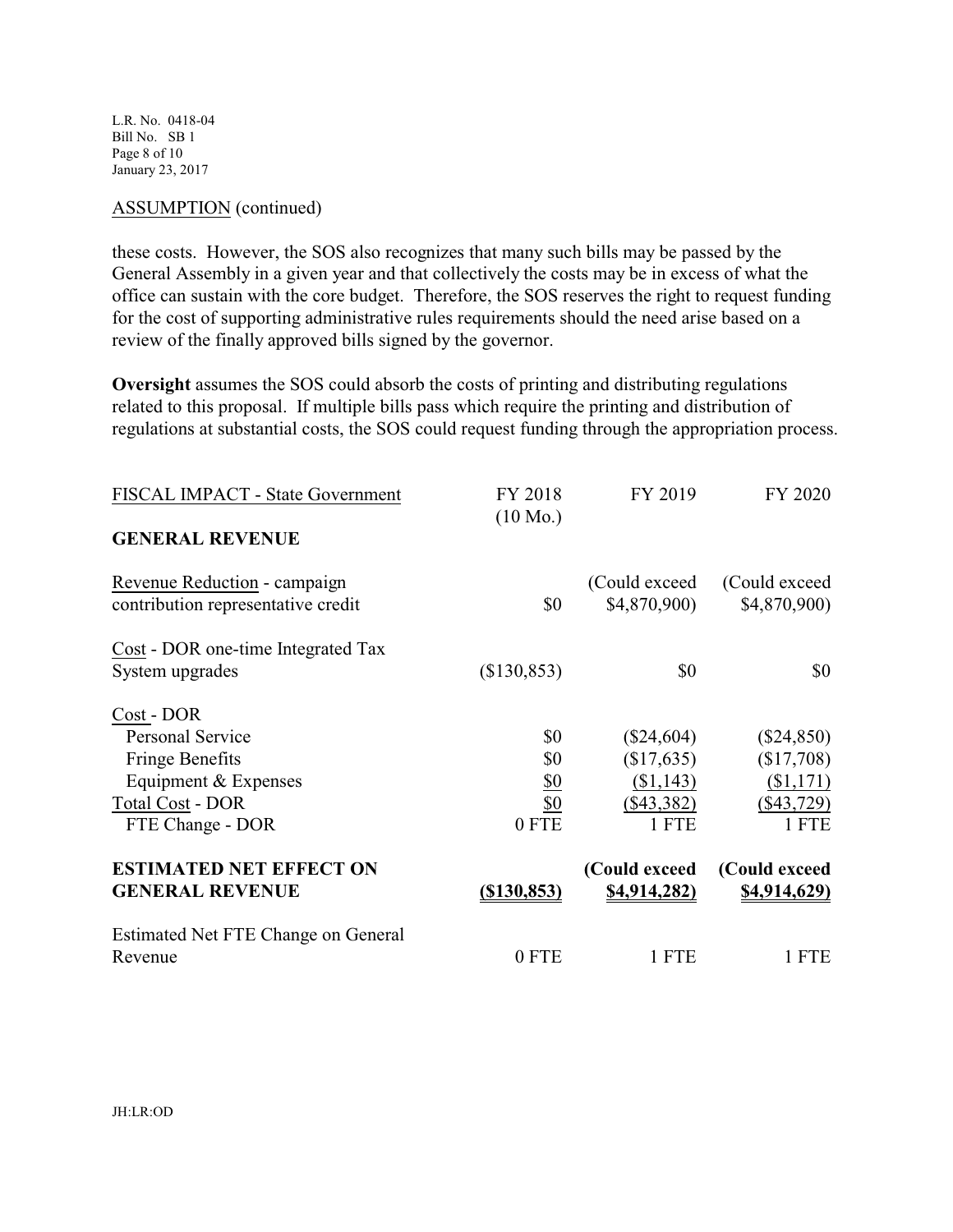L.R. No. 0418-04 Bill No. SB 1 Page 9 of 10 January 23, 2017

| FISCAL IMPACT - Local Government | FY 2018<br>$(10 \text{ Mo.})$ | FY 2019    | FY 2020    |
|----------------------------------|-------------------------------|------------|------------|
|                                  | <u>\$0</u>                    | <u>\$0</u> | <u>\$0</u> |

## FISCAL IMPACT - Small Business

No direct fiscal impact to small businesses would be expected as a result of this proposal.

#### FISCAL DESCRIPTION

 This act establishes the Taxation with Representation Act. Under the provisions of this act, beginning in 2018 any taxpayer eligible to vote in Missouri may claim a tax credit up to \$100 per year for making any contribution to any of the following committees:

- A county political party committee;
- The candidate committee of a candidate for state representative;
- The candidate committee of a candidate for state senator; or
- The candidate committee of a candidate for any statewide office.

The maximum tax credit amount shall increase yearly based upon the Consumer Price Index.

Persons claiming a tax credit shall not seek a refund of any contribution for which that person has claimed a tax credit, nor shall a tax credit be claimed for any contribution that has been refunded. Violation of this provision is subject to a Class A misdemeanor.

It shall be a Class A misdemeanor to use any offer of compensation, consideration, or reward to a taxpayer in an attempt to motivate such taxpayer to make a contribution to any committee if the taxpayer would be eligible to subsequently claim a representation credit for the contribution.

The Department of Revenue is required to administer the granting of the tax credits and is required to promulgate forms and rules permitting as much.

The Missouri Ethics Commission is required to enforce the provisions of this act and may request the assistance of the Department of Revenue in doing so. The Commission is further required to publish an annual report on the usage of the tax credits created by this act. The identity of persons using the tax credit shall remain confidential and shall not be considered a public record.